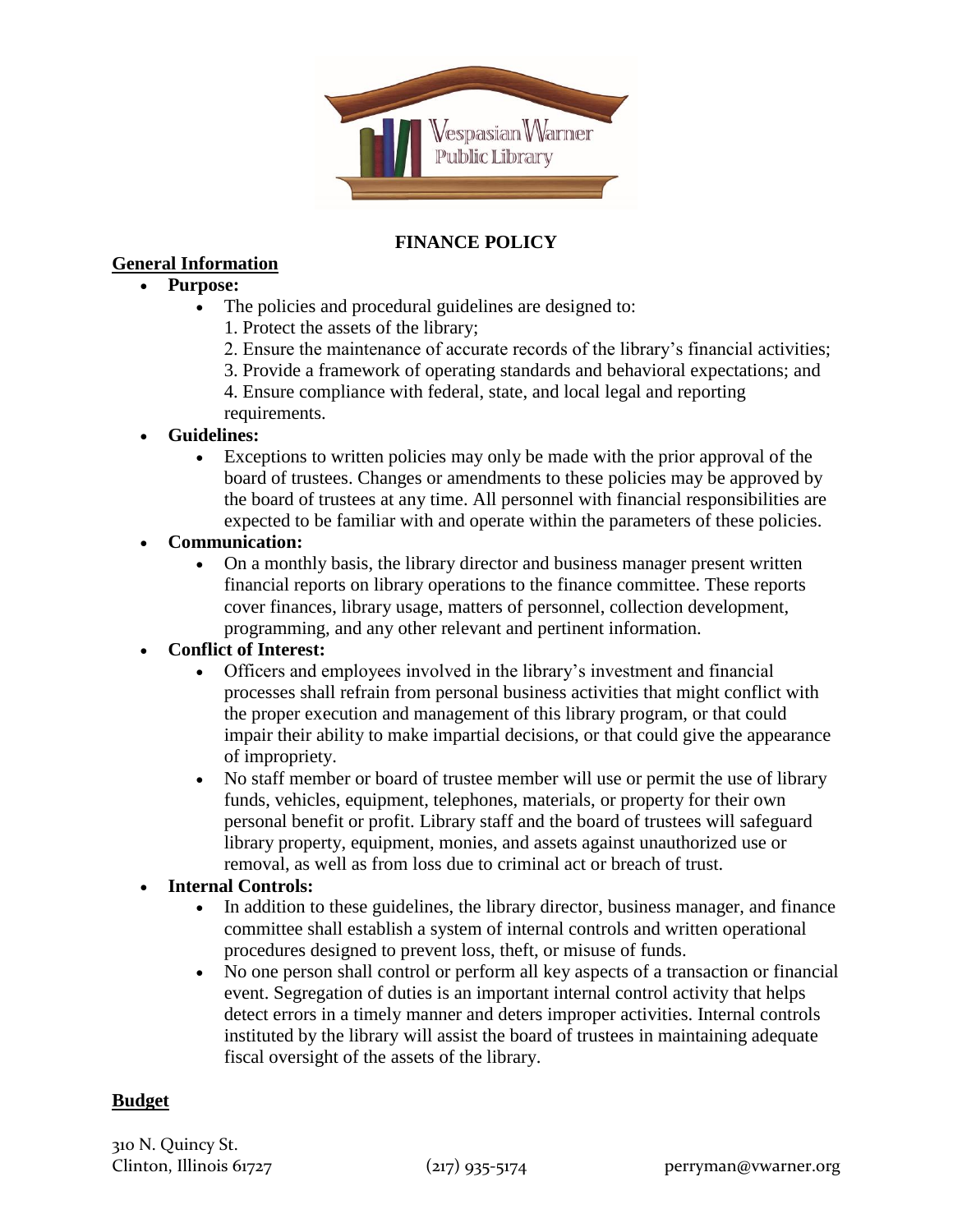

- The Vespasian Warner Public Library District has a board-approved written budget. The budget is developed annually as a cooperative process between the board's finance committee, the library director, business manager, and additional staff members with responsibility for budgetary elements. Each year, the board of trustees determines if the library's revenues are adequate to meet the needs of the community. If the revenues are not adequate to meet the needs of the community, the board of trustees will take action to appropriate funds from available library assets.
- The Vespasian Warner Public Library District strives to spend a minimum of 12% of its operating budget on materials for patrons, per *Serving Our Public: Standards for Illinois Public Libraries.* Materials include books, electronic books, audiovisual materials, and periodicals.
- The library maintains adequate records of library operations in a manner easily understood by the public, as well as by the board of trustees, library director, and business manager. This record of library operations is presented monthly to the finance committee and clearly indicates the financial position of the library. In addition to the general financial position of the library, this record clearly indicates the current position of each budgetary line item, including the total budgeted amount, monthly and year-todate receipts and expenditures, and remaining budget.

## **Cash Management**

#### **Authorizations**:

- Financial oversight of the library is the responsibility of the entire library board of trustees with administrative assistance from the business manager and library director. The board of trustees has established a finance committee to assist with oversight of the library's financial reporting, cash management, and budgeting. The finance committee reports to the board of trustees and at a minimum, includes the business manager, board president, and board treasurer.
- The library engages an outside accounting firm to record financial transactions, prepare checks for payroll and payables, make transfers between funds, make online payments to specific accounts authorized by the board of trustees, prepare financial reports, and assist with the annual audit.
- **Operations Income:**
	- Fines and Fees: A receipt for all payments or waivers is always given to the patron and a permanent note is placed in his/her patron record. All payments are also noted on the daily report, which is reviewed by the business manager.
	- Services Income: The library charges small fees for a variety of services including, but not limited to, copies, faxing, lamination, ear buds, room rental, disc cleaning, and replacement cards. Money collected from these services is noted on the daily report and totaled by the business manager at the end of each month.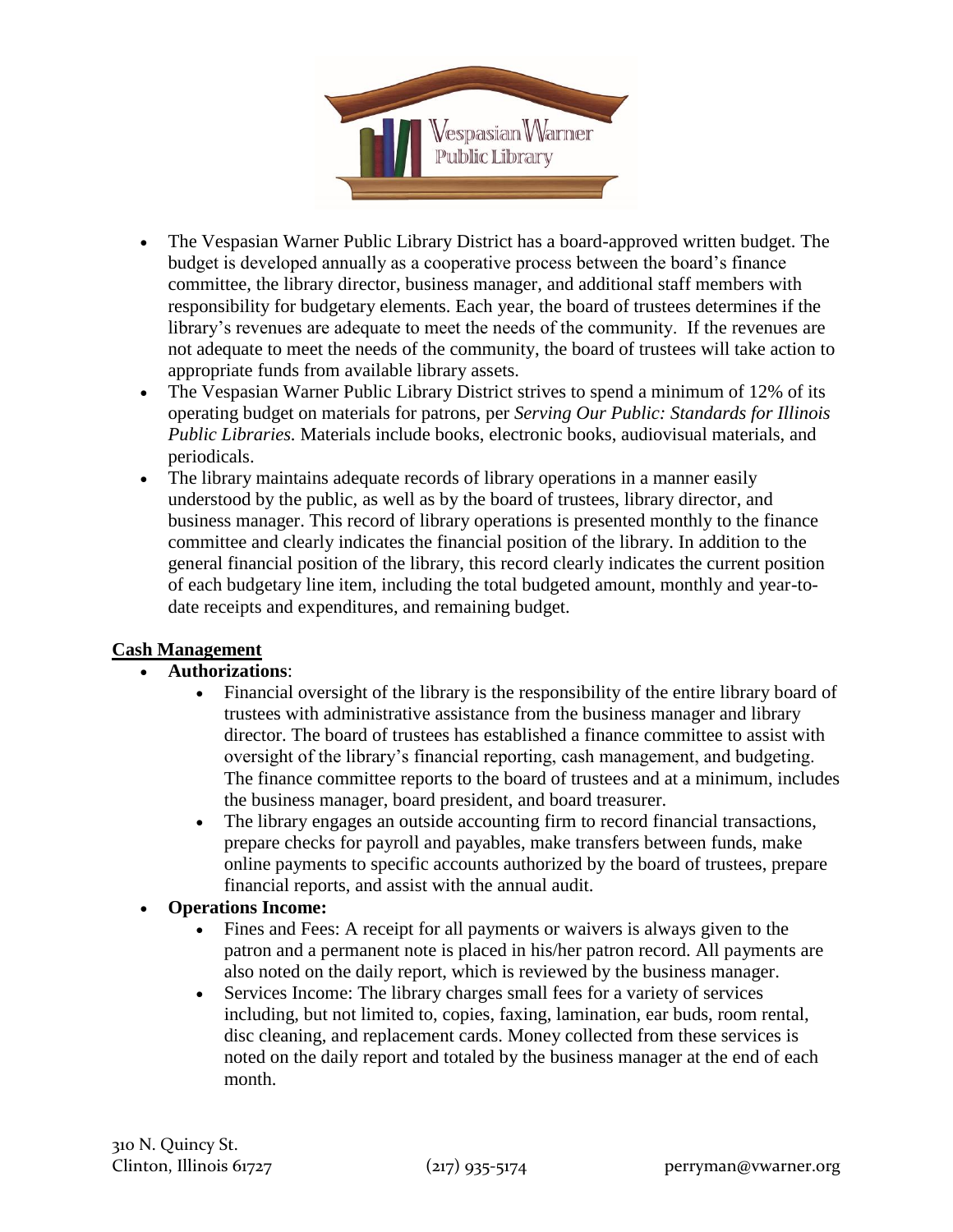

- Cash Drawer: Every two weeks, the cash drawer begins with a standard amount of money. Before opening every other week, the money in the cash drawer is counted by both the business manager and the executive assistant or administrative designee and is restored to the standard amount. All excess cash is recorded and deposited in the bank the same day. Any significant shortages based on reconciliation with the daily report will be noted and investigated as needed.
- Waivers: A reason and adequate notes are required for every waiver of library fees. All staff members are authorized to make waivers up to \$10. Waivers over \$10 are referred to the library director or circulation supervisor. The library director will investigate any suspected abuse of waivers by library staff.

## **Petty Cash:**

- The petty cash fund is to be used for small purchases or for purchases to solve an immediate need when a library-issued credit card is not available or is not practical to use.
- The library will maintain a petty cash fund of \$100. Only the library director, business manager, or their designee should access these funds. Transactions should be reimbursed only with a receipt. At any time, total cash and receipts will equal \$100.
- When cash is low, the library director can request funds equal to the total amount of receipts to replenish the petty cash fund. The executive assistant or administrative designee will then replenish the fund during the next bank deposit.
- The library director, business manager, or board treasurer may conduct an unscheduled check of all petty cash funds to insure proper handling.

## **Purchasing**

# **Purchasing Policy:**

- The Vespasian Warner Public Library Districts establishes a purchasing policy in order to comply with generally accepted auditing standards and the principles of responsible fiscal management.
- Only the library director, business manager, or another person designated by the board of trustees may commit the library to make purchases.
- With the few exceptions, including purchases requiring action to secure the immediate safety of employees or the public, all purchases require advanced planning and the adherence to the process outlined in this policy and the procedures established by the library director and board of trustees.

## **Authority to Spend:**

- The library director and business manager are authorized to spend the following amounts on any purchase order with the appropriate level of approval.
	- Up to \$5,000 on any purchase order without prior board approval as long as it is included in the library's annual budget or in an approved capital plan.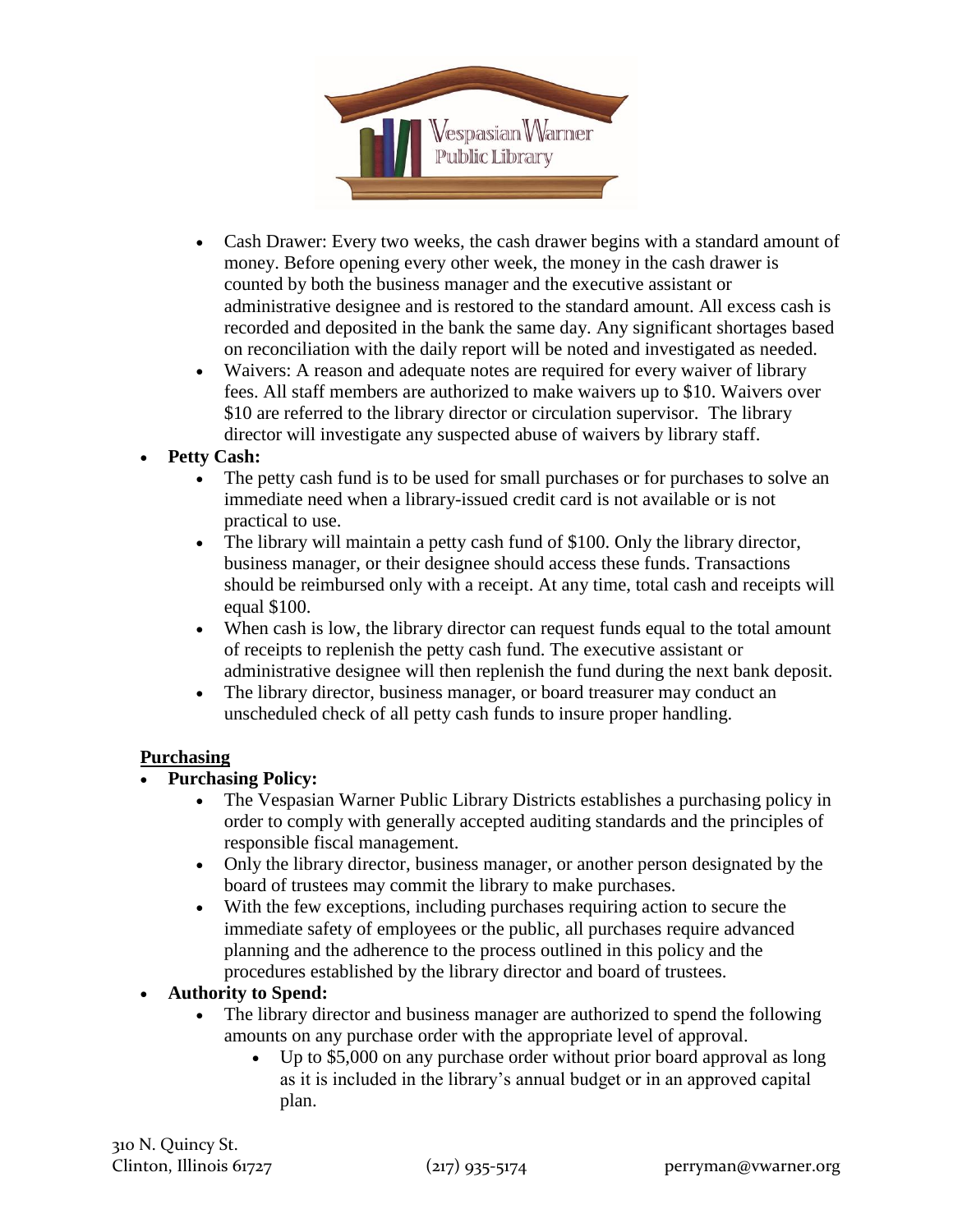

- Up to \$10,000 on any purchase order with the approval of the appropriate board of trustees committee (finance, personnel, property, or policy).
- Up to \$25,000 on any purchase order only with the approval of the full board of trustees.
- The library may spend in excess of \$25,000 only after completing the formal bid process as described in Illinois Law. Additional information can be found in the Bid Process section.
- Other staff members may purchase any single item up to \$250. Documentation must include:
	- Original itemized receipt, including a description of the purchase, the quantity ordered, and the vendor.
	- When applicable, a copy of the packing list attached, initialed, and dated by the person checking in the shipment.

# **Bid and Quotation Process:**

- The State of Illinois statutes govern purchases of the Vespasian Warner Public Library District. In addition to any statutory requirements, it is the policy of the board of trustees to use the most responsible business practices in its purchases. It is the policy that all purchases, contracts, and expenditure of funds over \$25,000 shall be awarded to the lowest responsible bidder, which, in the library's opinion, best serves the needs of the library. Decisions will be made based on considerations including, but not limited to, overall cost, conformity with specifications, terms of delivery, quality, warranties, and service. The board shall not be required to accept a bid that does not meet the library's established specifications, terms of delivery, quality, and serviceability requirements. Contracts which, by their nature, are not adapted to award by competitive bidding, are not subject to competitive bidding, including, but not limited to:
	- Contracts for the services of individuals possessing a high degree of professional skill where the ability or fitness of the individual plays an important part;
	- In emergencies involving public health, public safety, or where immediate expenditure is necessary;
	- Where the contracts for the maintenance or servicing of equipment are made with the manufacturers or authorized service agents of that equipment;
	- Where the goods or services are procured from another governmental agency;
	- Where purchases or contracts are for the use, purchase, or installation of data processing software, equipment, services, and telecommunications;
	- For contracts for goods or services which are economically procurable from only one source, such as for the purchase of magazines, books, periodicals, pamphlets, and reports;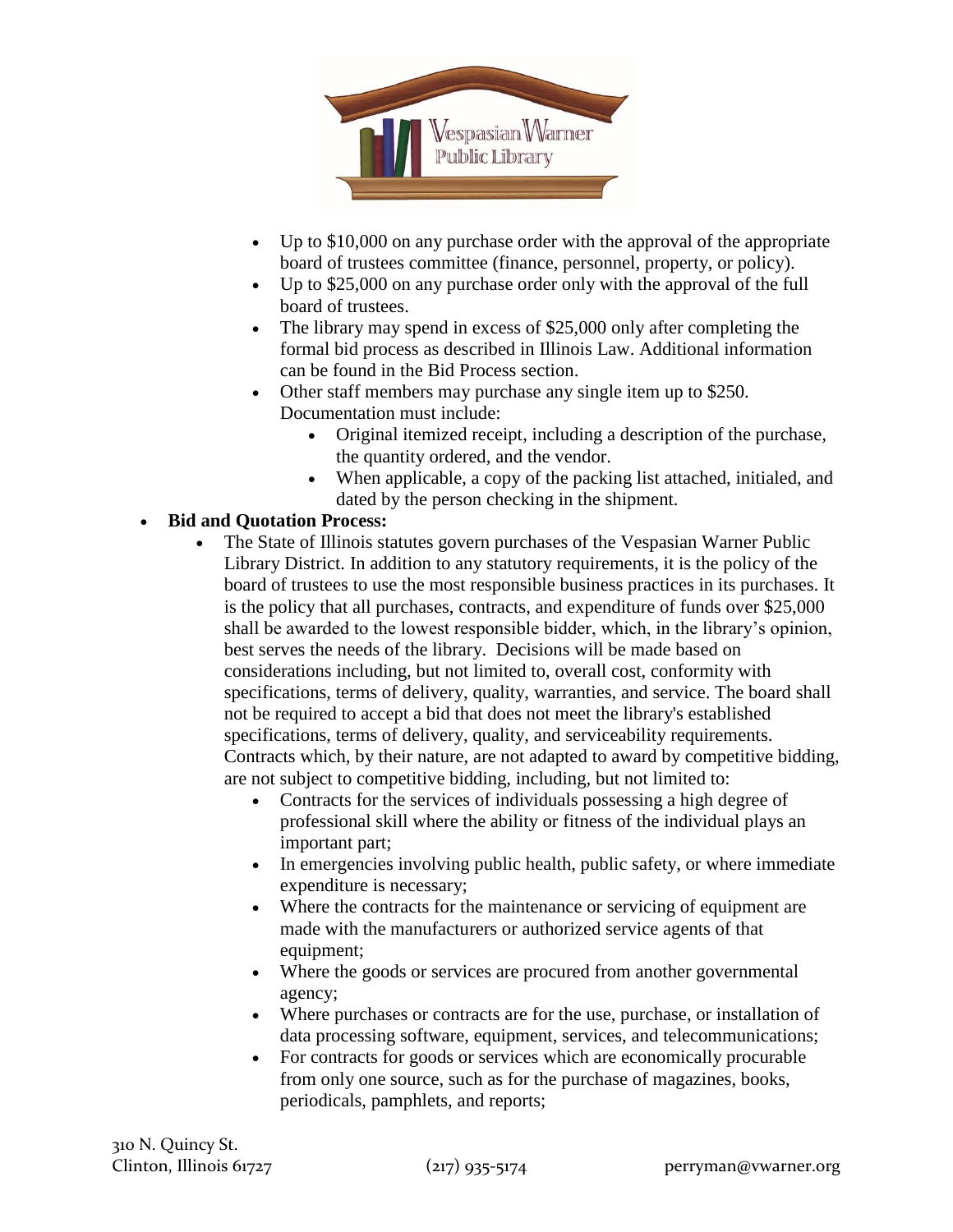

- For contracts which by their nature are not adapted to award by competitive bidding, such as contracts for printing, tax anticipation warrants, and other evidences of indebtedness, or contracts for utility services, such as water, light, heat, or telecommunications.
- The library director or business manager shall seek bids from the widest possible array of contractors and suppliers that time permits. This practice will produce the most competitive offers and terms available from the widest number of interested firms or individuals. For purchases or services costing over \$25,000, the bid information will be advertised in the local newspaper.
- Under normal circumstances, for purchases or services costing \$10,000-\$25,000 the library director will obtain at least three quotations, except as indicated by the board of trustees. When the library has an existing satisfactory relationship with a vendor, the library may continue the relationship with that vendor without seeking further quotes.

# **Library-Issued Credit Cards:**

- Credit cards are issued to staff members who frequently make purchase for library events, have frequent travel expenditures, or who order supplies and equipment for the library. The expenditure must be within the guidelines of the particular activity of the approved budget.
- The card is not to be used for any personal expenses. In the event that a libraryissued card is improperly used for a staff member's personal expense, the staff member is responsible for that expense and will reimburse the library within that statement period for those charges. Disciplinary or legal action may result, depending on the circumstances surrounding the use of the card.
- The amount of available credit on each card is determined by the library director and board of trustees. Purchases may not exceed the assigned credit limit.
- Balances on credit cards are paid in full by the library each month. Payments on the monthly statement must be made in a timely fashion so that finance charges are not incurred.
- Staff members who use library credit cards must submit all receipts for expenditures. Proper documentation will include an original itemized paid receipt indicating the amount paid, the vendor, and the itemized description of the purchase.
- At the end of each month, the executive assistant or administrative designee compares all receipts to the credit card statement and all purchases will be reconciled. If there are any discrepancies, the executive assistant or administrative designee will check on the matter with the library director and staff member in question.

#### **Banking**

**Deposits:**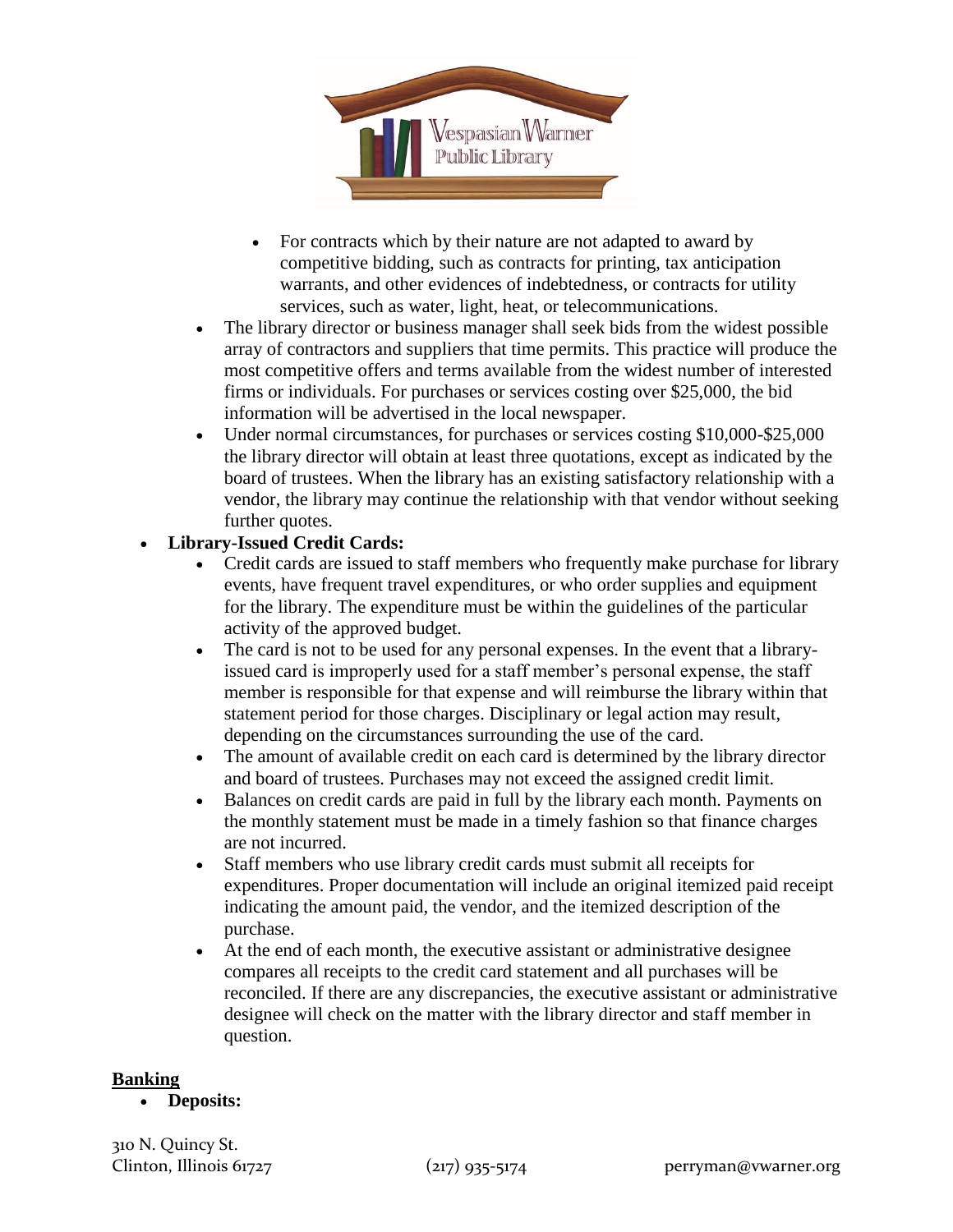

- The library director, business manager, and executive assistant or administrative designee of the Vespasian Warner Public Library District are authorized to make deposits into appropriate library accounts. Such deposits include, but are not limited to, the deposit of accumulated fees and fines, gifts, donations, grants, and tax receipts.
- Credit card deposits are made from the library's automated online system, Jet Pay. Funds processed through this system are deposited directly into the library's bank account less any processing fees that have been incurred.

## **Disbursements:**

- Invoices for supplies and library materials are reviewed by the staff member who placed the order and received the materials. The invoices are compared with the order's documentation and packing slips to verify the material was ordered by the library, received in good condition, and the charges are correct.
- An administrative staff member, typically the business manager, must review and sign-off on all invoices bi-weekly.
- After invoices have been approved, the library accountant prepares checks for payment and records the transactions in the library's accounting program.
- Two signatures are required on all checks issued for payments.
	- If a staff member approves an invoice, he/she may not also sign the check for that invoice.
	- Authorized signers include the board president, board treasurer, business manager, and library director, or other board designee. The same persons will be authorized signers for bank transfers and investment accounts.
- After payment, all invoices are filed for audit.
- Staff members may occasionally need to purchase materials for the library with their personal funds. Staff may submit itemized receipts for these purchases to the library director for reimbursement. The board president or treasurer shall approve funds for reimbursement of the library director. Reimbursements will be paid through petty cash or a check will be issued within 30 days.
- **Statements:**
	- The business manager compares bank statements monthly with interest earned, deposit records, and cancelled checks. A reconciliation report in the account program is prepared by the library accountant and sent to the business manager for review.
	- The finance committee receives and reviews a monthly log of all account balances, a record of checks issued during the previous month, and a monthly update of income/expenditures as compared to the library's annual budget.

Pursuant to 40 ILCS 5/1-113.6 and 1-113.17, The Vespasian Warner Public Library District shall include material, relevant, and decision-useful sustainability factors that will be considered by